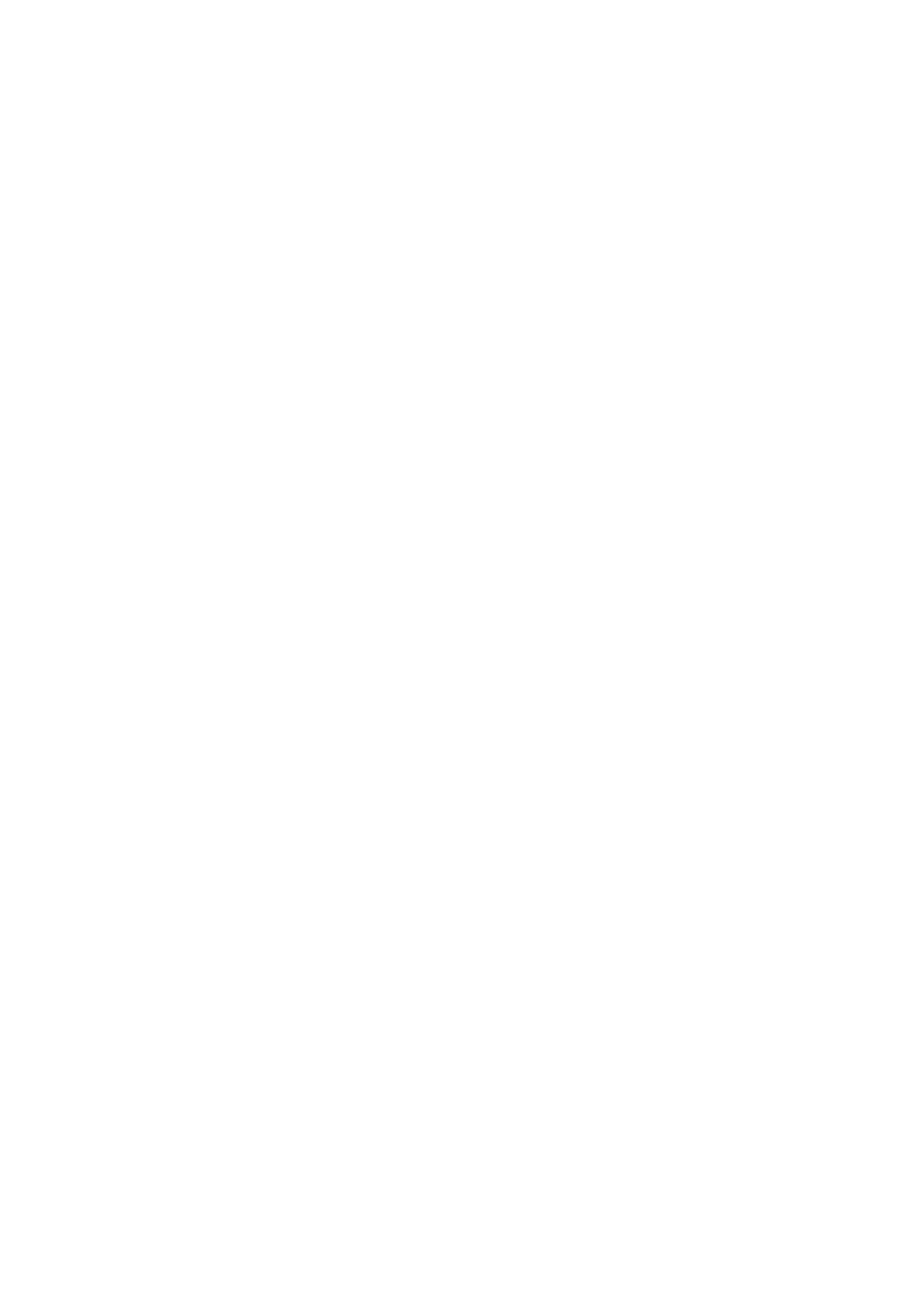# Education in Southern Sudan



Primary school in Southern Sudan (AET/UNICEF)

Historically, educational opportunities in Southern Sudan have been severely limited by poverty, government neglect, official intolerance of ethnic, linguistic and religious diversity and the cultural expectations of the community. Decades of war caused thousands of schoolaged children to be deprived of basic education. Schools were destroyed and teachers and students were among the many refugees fleeing to safety. The few schools that were able to function were mostly run by volunteers who lacked adequate training or resources.

Primary schools were often no more than a group of children gathered under a tree or in derelict buildings. In their 2005 Report, the UN's Joint Assessment Mission for Sudan reported that an entire generation had missed out on education and the people of Southern Sudan had the lowest access to primary education in the world.

Further statistics highlight the devastating impact on education:

- Of an estimated 1.4 million school age children (7-14 years) in Southern Sudan, less than 400,000 were enrolled in school at the end of 2003.
- About 500,000 girls (82% of all school-age girls) were out of school and less than 1% of girls completed primary education.
- High drop out rates meant that only 2% of students completed primary school.
- Only 6% of teachers had been formally trained and 45% had received limited in-service training.
- Adult literacy in Southern Sudan was only 24%, adult female literacy was 12% (adult literacy in Australia is 99.8%).
- Only 10% of schools were in permanent buildings and 80% of schoolchildren had no seat to sit on.
- Only 48% of schools had access to safe drinking water and 68% of schools had no toilet facilities.

References: www.unsudanig.org/JAM http://www.reliefweb.int/library/documents/ 2005/jam-sdn-18mar3.pdf

### Barriers to Education in Southern Sudan also include:

- Disease and poor health
- Resistance to the government policy of using an Islamic curriculum delivered in Arabic
- The patriarchal nature of Sudanese society which favours male access to education while girls are often married at a young age and prepared for domestic and family duties
- The small percentage of female teachers provides few role models for girls
- Older children are often required for family and communal responsibilities, eg grazing cattle
- Living in rural and remote areas requires walking long distances to attend school
- Rudimentary facilities with difficult learning environments, eg no textbooks or writing materials
- Class sizes can be very large with children commonly sitting on the floor or dirt References: http://www.unsudanig.org/JAM/drafts/reports/social/education/education-assessment-exective-summary.doc

http://www.womenscommission.org/pdf/wl\_sd.pdf

# People of Sudan: Languages, Ethnicity and Culture

- Sudan's population is around 35 million and the majority of Sudanese, around 78%, live in rural areas.
- Most people in Southern Sudan live in small huts and lead a subsistence lifestyle.
- Cattle form a central part of the livelihood and culture of many ethnic groups in the south.

### **Ethnicity**

- Sudan is very diverse with more than 400 different ethnic groups.
- The largest ethnic group comprises Arabic people who live mainly in the north.
- Southern Sudan comprises mainly indigenous African groups including the Dinka, Nuer, Shilluk, Bari and Azande.
- Sudanese groups in Victoria include the Dinka, Nuer, Shilluk and Bari.

#### **Language**

- Arabic is Sudan's official language and spoken widely in the north, though a variant known as Sudanese Arabic is commonly used.
- Around 100 different languages are spoken in the south, major languages include Dinka, Nuer, Bari, Shilluk, Zande, Acholi and Madi.
- Many South Sudanese are multilingual, using Arabic as a second language and prefer to speak in their tribal language; an educated minority speak English.

### **Religion**

- An estimated 70% of the Sudanese population are Sunni Muslims; the remainder of the population hold traditional African beliefs or are Christian.
- Most Sudanese living in the south hold traditional beliefs or are Christian. Christians include Catholic, Anglican, Coptic and Evangelical communities. The majority of Sudanese who resettle in Australia come from the south.
- Sudanese entrants also include people from the north and other regions of Sudan, many of whom are Muslim.

http://www.unsudanig.org/

http://www3.baylor.edu/~Charles\_Kemp/ sudanese\_refugees.htm http://news.bbc.co.uk/1/hi/world/middle\_

east/country\_profiles/820864.stm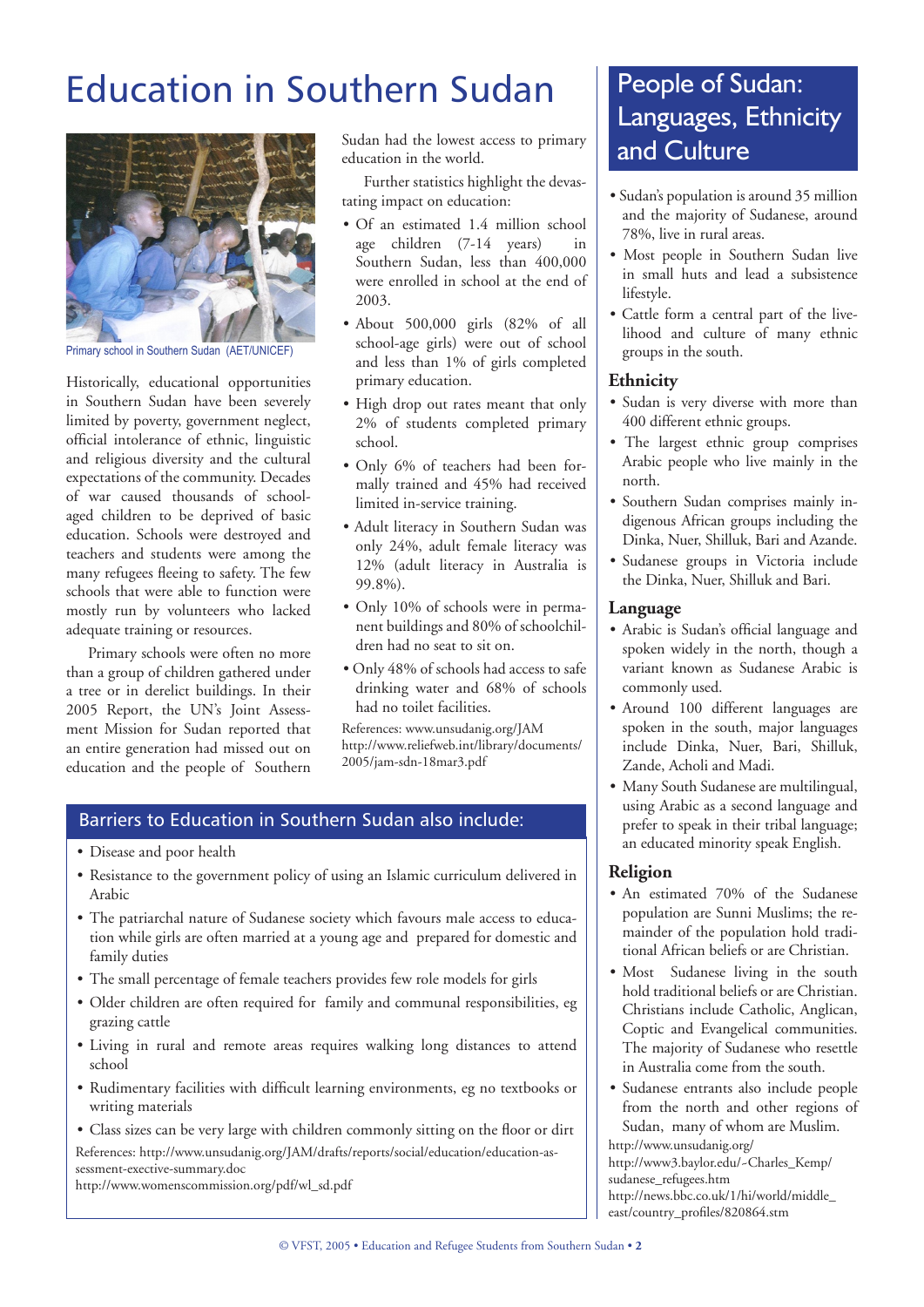# The Refugee Journey: Barriers to Education

Abraham explained to me that his first experience of primary schooling in Kakuma involved over 100 children sitting under a tree with a slate nailed to the trunk. Teachers here should not be surprised with what some describe as a "blank, mask-like response" to their gentle questions. (Hillier A, 2002)

War, displacement and separation from family and community have severely disrupted education for Sudanese students. Refugee arrivals to Australia from Africa have generally completed fewer years of schooling than those from Asia and Europe. Most Sudanese refugees who come to Australia have first sought refuge in the surrounding countries of Kenya, Uganda, Ethiopia or Egypt. Others have come via other surrounding countries. Many young people have spent prolonged peri-

ods of time in refugee camps or amongst the local population of the host country with limited access to education. Young Sudanese may have little knowledge or experience of their native country, its culture and traditions. Though camp conditions vary, characteristics of camp life include cramped living areas, dependence on relief aid, inadequate food and medical supplies, lack of water and sanitation facilities and vulnerability to exploitation and abuse. There is often

a high level of violence in the camps. A number of camps are located in areas of ongoing conflict. Education facilities are limited and programs are often run by refugee relief agencies. The curriculum and language of delivery usually follows that of the host country. The ratio of girls attending school is low, often due to traditional cultural expectations which emphasise their domestic role and early marriage in order to provide dowry for the family.

### **Egypt**

- Thousands of Sudanese refugees have sought UNHCR protection in Egypt, however it can take years to process the applications of those who seek resettlement.
- Most refugees live in substandard housing in urban areas as there are no refugee camps.
- The school curriculum is offered in Arabic.
- Many children do not attend school due to the difficulty in accessing overcrowded Egyptian public schools.
- Many refugees cannot afford the cost of tuition, transportation, uniforms, food.
- Children are often required to stay home and look after their siblings while parents go to work.
- Many children are reluctant to attend school due to experiences of harassment, prejudice and intimidation.

### **Uganda**

- In 2003 there were around 200,000 Sudanese refugees living in Uganda, with thousands more arriving that year.
- Many continue to live in camps and settlements in northern Uganda, eg in Adjumani district there are around 40 designated settlements with some access to farmland.
- Others live as urban refugees in towns and in the capital, Kampala.
- Schools in refugee settlements follow the Ugandan national curriculum based on a 7 year primary program and classes are mainly taught in English.
- Primary schools often charge fees that refugees cannot afford.
- Relief organizations often organize school feeding programs to support children to attend classes regularly.
- Many of the refugees are forced to live in areas vulnerable to attack by rebel groups and thousands of children are forced to commute long distances at night to avoid kidnapping and forced military recruitment.



### **Kenya**

- In 2003 most of the 60,000 refugees lived in Kakuma refugee camps which were established in 1992 in remote northwest Kenya.
- Most refugees had lived in Kakuma for 7-10 years.
- Other refugees found refuge in towns or poor urban areas of the capital, Nairobi.
- Education programs are offered in the camps as part of refugee assistance but have limited resources.
- Education programs tend to follow the Kenyan curriculum and English is the language of instruction in Kenya.
- In 2002 more than 23,000 refugee students attended 21 primary schools and 3000 students attended secondary and vocational schools.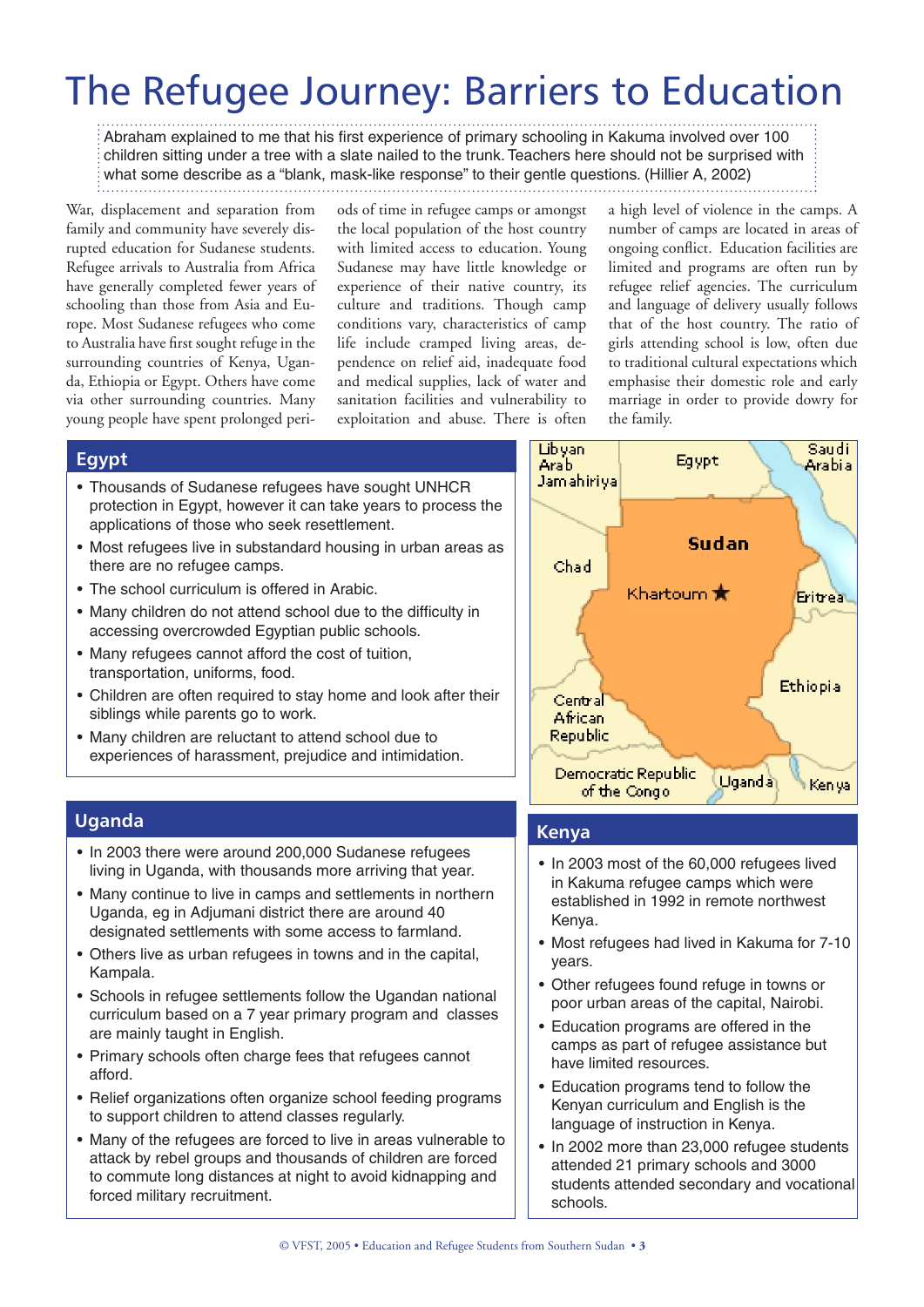# Background Issues that may Impact on Learning in Australian Schools

Most newly arrived Sudanese students attend English language schools where they receive intensive language tuition before they progress to mainstream primary or secondary schools. Some students enrol directly into mainstream schools. Sudanese highly value education and its universal access in Australia, however schools and teaching practices may be very different to their experiences of education. The following table provides brief information on issues that may affect a student's adjustment and learning capabilities in school.

**Language and Communication**

Most Sudanese students need to learn English when they arrive.

Sudanese are linguistically diverse and often speak 2 or 3 languages other than English.

Arabic, the official language of Sudan, is the most common according to settlement data, however it is often the second language for many South Sudanese.

The Dinka and Nuer are the largest language groups represented in Australia; other languages include Bari, Shilluk, Acholi, Kakwa, Bassa, Lokoya, Loppit and Madi.

Students who attended school in refugee camps were taught in the language and curriculum offered in their camp; in Egypt children were educated in Arabic.

Difficulties in language and communication may cause withdrawn or aggressive behaviour.

 **Literacy and Numeracy**

Literacy rates may be very low and students may not be literate in their first or any language.

Education level of Sudanese students may be lower than that of their age group.

Reading and writing from right to left will be natural for those literate in Arabic.

Students may feel anxiety about their inability to read or write.

#### **Learning and Development**

Students may be unfamiliar with teaching style and methods, eg students are more accustomed to an instructional approach with strict discipline compared to an approach which encourages independent thinking and questioning and may be reluctant to question or interact with the teacher.

Students who have had little experience of education may lack formal learning skills, fine motor skills and require attention to pre-writing skills; they may also lack familiarity with classroom equipment and activities.

Students may have difficulties in adjusting to the classroom environment and classroom routines.

#### **Culture and Family**

Sudanese families tend to be large and comprise extended family members, therefore it is important not to treat families as nuclear units; this can impact on family involvement in school, access to resources, family responsibilities.

Traditionally men can marry more than one wife, however often only one wife will come to Australia, therefore children may not be living with their biological mother.

There may be little time, space and family support for students to do homework as they may be expected to help with home duties and not have access to an English speaker or a desk/computer.

Many Sudanese come from rural areas or refugee camps and may be unfamiliar with urban environments and the facilities/amenities we take for granted.

Cross –cultural tensions may occur as a result of changing roles and expectations, eg in Australia, Sudanese children are often described as having more freedom and women afforded more rights than in Sudan.

Parents with limited experiences of education may give educational responsibility to the teacher rather than see education as a partnership between families and school.

Disciplinary practices vary between Australia and Sudan, eg Sudanese students may be accustomed to physical punishment which is banned from schools in Victoria; they may be confused by old and new ways of discipline.

Students are accustomed to listening to their elders and showing respect by not looking in their eyes, therefore students may lower their heads when being spoken to and their lack of response may be confused with ignoring rather than respecting the teacher.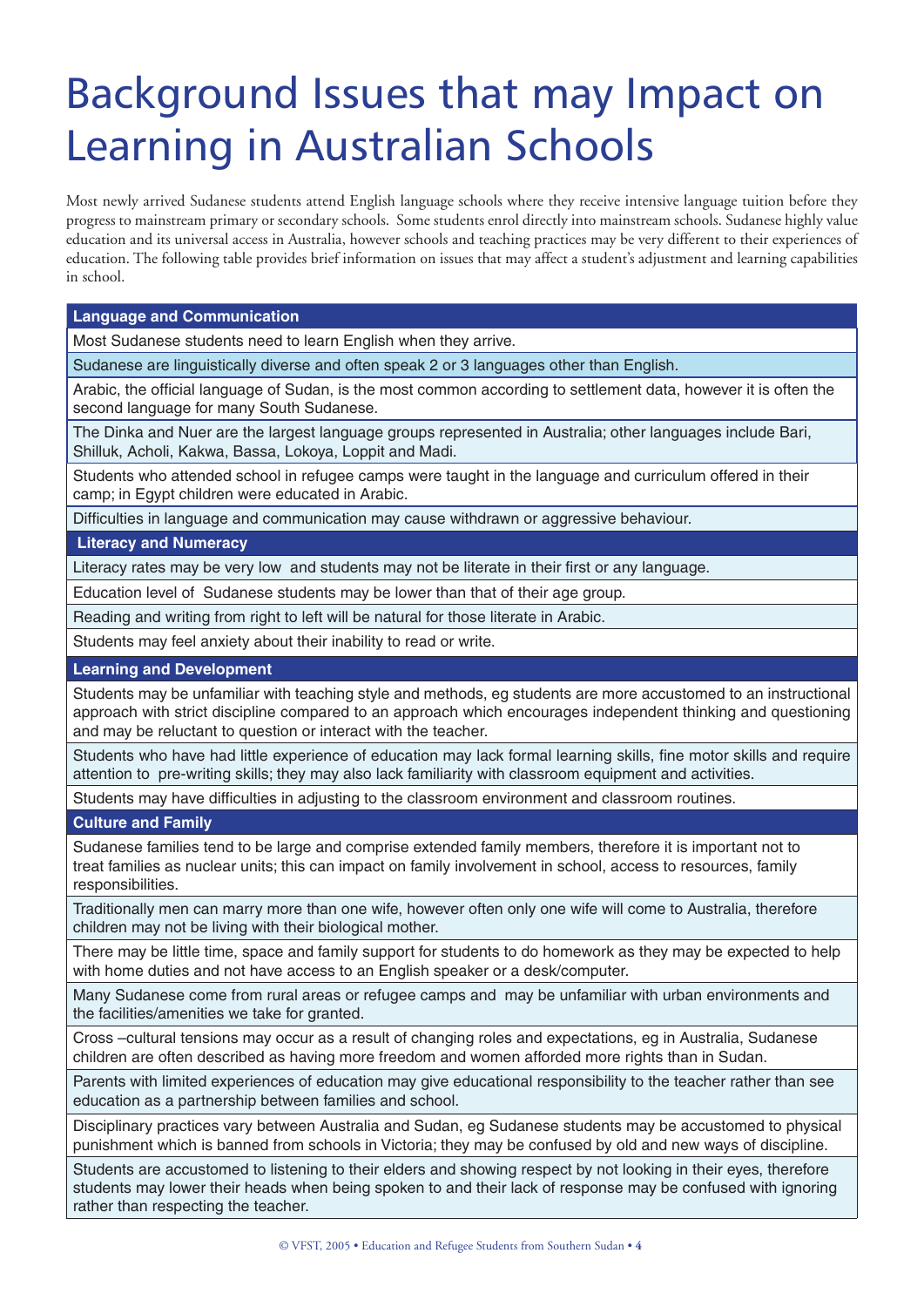#### **The Impact of Trauma**

Students may suffer specific effects as a result of their refugee experiences including anxiety, fear, distrust, sleeplessness, low confidence and self esteem and sensitivity to failure. Hypervigilance, withdrawal and other emotional and behavioural problems may be a result of their traumatic experiences. These will affect their capacity for learning and integration with the school. Strategies for teachers to address the impact of trauma and promote recovery are provided in School's In for Refugees (see VFST Resources).

### **Health, Well-being and Nutrition**

Students may be accustomed to a very different diet and eating habits and may be unfamiliar with school eating routines and the type and quantity of food in Australia.

Health problems, or medications used for them, may affect their concentration.

Students may be unfamiliar with health services in Australia, eg not used to visiting a GP.

Many health issues, particularly reproductive health, are not openly discussed.

#### **Settlement Issues**

Financial stress associated with resettlement, eg many families will be financially supporting relatives overseas. Sudanese who have come on a Special Humanitarian Program visa (202) do not have the same supports as those who come under the refugee category and may have large travel debts.

Lack of familiarity with transport, timetables and local geography.

Difficulties in accessing services including health, education and other support services.

# **Resettlement in Australia: Opportunities and Barriers to Education**

Sudanese refugees in Australia are mostly from Southern Sudan and have come on a Refugee or Special Humanitarian Program (SHP) visa under Australia's Offshore Humanitarian program.

Selection of refugees for resettlement is guided by UNHCR assessments of the refugee situation around the world. Current priorities include applicants from Africa, the Middle East and South West Asia, particularly those in camps, in need of physical and legal protection and vulnerable individuals. Refugees chosen for resettlement in Australia are usually

identified and referred by UNHCR, although some refugees directly apply for resettlement through UNHCR or Australian consular offices. Sudanese people who enter Australia under other migrant categories, or who apply for asylum after reaching Australia, cannot access the range of entitlements and services offered to those who enter under the Offshore Humanitarian program. These limitations place further burdens on their resettlement in Australia. It is therefore helpful to understand the migration status of Sudanese people



Primary schools in South Sudan (AET/UNICEF)

living in Australia and how it affects their access to services and support.

## Australian Humanitarian Program

| Refugee visas 200, 201, 203, 204          | The Australian government pays for the costs associated with             |
|-------------------------------------------|--------------------------------------------------------------------------|
| For people who are subject to             | processing and travel to Australia.                                      |
| persecution, forced to live outside their | These entrants are eligible for government services and access           |
| country and assesed to be UNHCR           | to the Integrated Humanitarian Settlement Strategy (IHSS). These         |
| refugees and in need of resettlement.     | services include English language instruction, needs-determined          |
| From 2004-05, 6000 places are offered     | accommodation support, settlement support, Centrelink benefits, early    |
| annually under this category.             | health assessment and short-term torture and trauma counseling.          |
| <b>Special Humanitarian Program (SHP)</b> | Applications must be supported by a Proposer (an Australian citizen,     |
| <b>visa 202</b>                           | permanent resident or organization). The Proposer is also expected       |
| For people living outside their           | to assist the applicant and any dependents in meeting the costs          |
| home country who are subject to           | of travel and initial resettlement. These entrants are also eligible     |
| discrimination amounting to gross         | for IHSS services (see above). Many Sudanese in Australia act as         |
| violation of their human rights in their  | Proposers to support family and community members to come to             |
| home country.                             | Australia. However many find it very difficult to meet the financial and |
| In 2004-05, 7000 places were allocated    | other obligations of a Proposer in addition to their own resettlement    |
| for the SHP and onshore categories.       | demands.                                                                 |